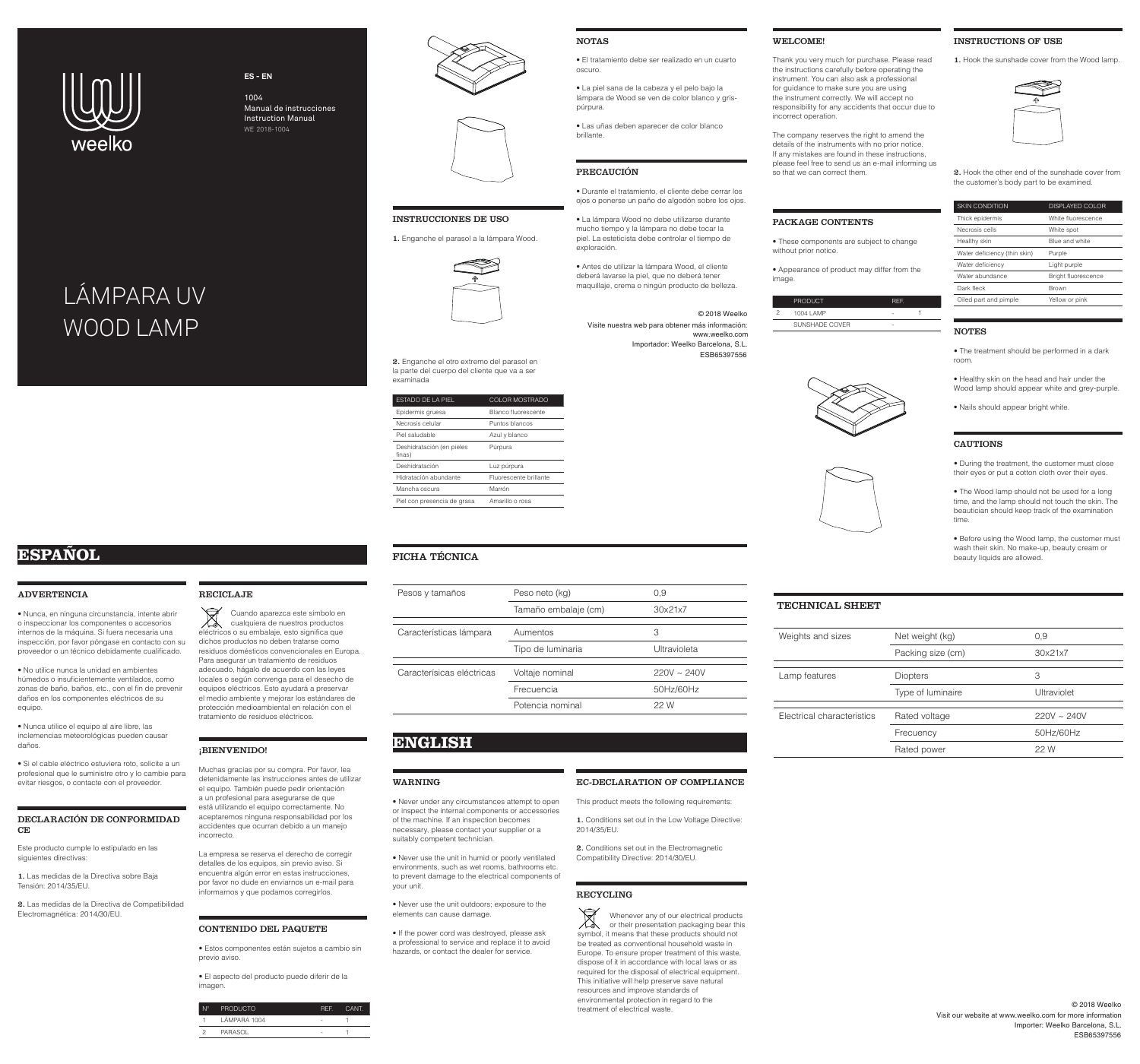#### TECHNISHE DATEN

| Gewicht und Abmessungen | Nettogewicht (kg)     | 0,9              |
|-------------------------|-----------------------|------------------|
|                         | Verpackungsgröße (cm) | 30x21x7          |
|                         |                       |                  |
| Lampe features          | Dioptrin              | З                |
|                         | Art der Leuchte       | Ultraviolett     |
|                         |                       |                  |
| Elektrische Daten       | Nennspannung          | $220V \sim 240V$ |
|                         | Frequenz              | 50Hz/60Hz        |
|                         | Nennleistung          | 22 W             |

#### ADVERTISSEMENT

• N'essayez en aucune circonstance d'ouvrir ou d'inspecter les composants internes ou les accessoires de votre appareil. Si une inspection est nécessaire, veuillez contact votre fournisseur ou un technicien qualifié.

• N'utilisez jamais votre appareil dans un lieu humide ou peu ventilé (par exemple, salles de bains); ceci pourrait endommager les composants électriques de votre appareil.

• N'utilisez jamais votre appareil à l'extérieur, une exposition aux éléments naturels pouvant endommager l'appareil.

• Si le cordon d'alimentation était rompu, veuillez demander à un professionnel de le remplacer pour éviter tout dommage, ou demandez conseil à votre revendeur.

#### DÉCLARATION DE CONFORMITÉ CE

Ce produit répond aux exigences suivantes:

1. Conditions énoncées dans la Directive «Basse tension»: 2014/35/EU.

2. Conditions énoncées dans la Directive «Compatibilité électromagnétique»: 2014/30/EU.

#### RECYCLAGE

### BIENVENUE!

Merci beaucoup d'avoir fait cet achat. Veuillez lire les instructions avec attention avant d'utiliser cet appareil. Vous pouvez également demander conseil auprès d'un professionnel afin de vous assurer d'utiliser l'appareil correctement. Nous n'endosserons aucune responsabilité en cas d'accident provoqué par une mauvaise utilisation.

L'entreprise se réserve le droit de modifier les détails des instruments sans préavis. Si vous détectez une erreur dans ces instructions, n'hésitez pas à nous le faire savoir afin d'y apporter une solution.

#### CONTENU DE L'EMBALLAGE

• Ces elements sount sujets à changement sans préavis.

• L'apparence du produit peut différer de l'image.

| No. I | Produit'                      | <b>REP</b> | OTF. |
|-------|-------------------------------|------------|------|
|       | LAMPE 1004                    |            |      |
|       | <b>COUVERTURE PARE-SOLEIL</b> | ٠          |      |

#### MODE D'EMPLOI

1. Branchez la couverture pare-soleil sur la lampe de Wood.



2. Approchez l'autre extrémité de la couverture pare-soleil sur la partie du corps du client à examiner.

| ETAT DE LA PEAU                     | <b>COULEUR AFFICHÉE</b> |
|-------------------------------------|-------------------------|
| Épiderme épais                      | Blanc de fluorescence   |
| Cellules nécrose                    | Tache blanche           |
| Une peau saine                      | Bleu et blanc           |
| Carence en eau (peau fine)          | Pourpre                 |
| Carence en eau                      | Mauve pâle              |
| Une humidité abondante              | Fluorescence vive       |
| Tache sombre                        | Marron                  |
| Présence de graisse dans la<br>peau | Jaune ou rose           |
|                                     |                         |

#### • Le traitement doit être effectué dans une chambre noire.

• La peau saine sur le visage et le cuir chevelu apparaîtront blanche et gris-violet sous la lampe de Wood.

• Les ongles apparaîtront blanc brillant.

#### CAUTIONS

**NOTES** 

• Au cours du traitement, le client doit fermer les yeux ou se les protéger avec un chiffon en coton.

• La lampe de Wood ne doit pas être utilisée pendant une longue période, et la lampe ne doit pas toucher la peau. Le personnel doit faire attention à la durée totale du traitement.

• Avant d'utiliser la lampe de Wood, le client doit se nettoyer la peau. Le maquillage, les crèmes de beauté ou autres liquides de beauté ne sont pas autorisés.

#### WARNUNG

• Versuchen Sie niemals das Gerät zu öffnen und die innen liegenden Komponenten oder Zubehör zu untersuchen. Wenn eine Kontrolle notwendig wird, setzen Sie sich dafür mit Ihrem Lieferanten oder einem kompetenten Techniker in Verbindung.

Si l'un des composants électriques ou<br>leur emballage de présentation porte ce leur emballage de présentation porte ce symbole, cela signifie que ces produits ne doivent pas être traités comme des déchets ménagers habituels. Afin de leur assurer un traitement approprié, veuillez vous en débarrasser en respectant les lois locales ou tel que requis en cas d'élimination d'appareils électriques. Ceci permettra de préserver et de sauver les ressources naturelles et d'améliorer les normes de protection de l'environnement portant sur l'élimination de déchets électriques.

> • Verwenden Sie das Gerät niemals in feuchter oder unbelüfteter Umgebung, wie z.B. Feuchträume oder Badezimmer, um Schaden an den elektrischen Komponenten Ihres Geräts zu vermeiden.

• Verwenden Sie das Gerät niemals im Freien, Witterungseinflüsse können Schäden verursachen.

Dieses Symbol auf unseren elektrischen Geräten und auf ihren Verpackungen bedeutet, dass diese Produkte in Europa nicht mit dem Hausmüll entsorgt werden dürfen. Für die Entsorgung beachten Sie bitte die lokalen Vorschriften oder die Anforderungen für die Entsorgung von elektrischen Geräten. Diese Initiative zur Entsorgung von Elektromüll hilft die natürlichen Ressourcen zu erhalten und dient einem besseren Umweltschutz.

• Wenn die elektrische Zuleitung beschädigt ist, lassen Sie diese von einem Fachmann kontrollieren und austauschen, um Risiken zu vermeiden, oder bitten Sie den Händler um Kundendienstleistungen.

#### EC-KONFORMITÄTSERKLÄRUNG

Dieses Produkt erfüllt die folgenden Anforderungen:

1. Die Vorschriften der Niederspannungsrichtlinie: 2014/35/EU.

2. Die Vorschriften der Richtlinie über

elektromagnatische Verträglichkeit: 2014/30/EU.

## RECYCLING

## WILLKOMMEN!

Vielen Dank für Ihren Kauf! Bitte lesen Sie die Anleitungen gründlich durch, bevor Sie das Gerät in Betrieb nehmen. Sie können auch Ihren Fachbetrieb um eine Einweisung bitten, damit Sie sicher sind, dass Sie das Gerät richtig einsetzen. Wir haften nicht für Unfälle, die aufgrund fehlerhafter Bedienung entstehen.

Der Hersteller behält sich technische Änderungen der Geräte ohne vorherige Ankündigung vor. Wenn Sie in diesen Anleitungen Fehler finden, bitte senden Sie uns eine E-Mail, damit wir diese berichtigen können.

Nr. PR

- 
- 
- 
- 
- 
- 
- - -
	- -
- 
- -

#### PACKUNGSINHALT

• Diese Komponenten können jederzeit ohne vorherige Ankündigung geändert werden.

• Das Aussehen des Produkts kann von den Abbildungen abweichen.

| Nr. | PRODUCT            | REF. | OTY. |
|-----|--------------------|------|------|
|     | LAMP 1004          | ۰    |      |
|     | <b>BLENDSCHUTZ</b> | ۰    |      |





#### GEBRAUCHS

1. Haken Sie den Blendschutz an der Wood-Lampe ein.



2. Verbinden Sie das andere Ende des Blendschutzes an dem Körperteil des Kunden, der untersucht werden soll.

| <b>FARBE DARGESTELLT</b> |
|--------------------------|
| weiße fluoreszierende    |
| weißer Fleck             |
| Blau und Gelb            |
| Lila                     |
| Hellviolett              |
| Helle Fluoreszenz        |
| Braun                    |
| Gelb oder rosa           |
|                          |

#### NOTIZEN

• Die Behandlung muss in einem dunklen Raum durchgeführt werden.

• Die gesunde Haut an Kopf und Haar erscheint unter der Wood-Lampe weiß und grau-violett.

• Die Nägel erscheinen hochweiß.

#### VORSICHT

• Während der Behandlung muss der Kunde seine Augen geschlossen halten oder diese mit einem Baumwolltuch abdecken.

• Die Wood-Lampe sollte nicht über einen längeren Zeitraum benutzt werden und die Lampe darf nicht in Kontakt mit der Haut geraten. Die Kosmetikerin muss die Untersuchungszeit kontrollieren.

• Bevor die Wood-Lampe eingesetzt wird, muss die Haut gereinigt werden und frei von Make-up, Schönheitscremes oder –lotions sein.

SPÉCIFICATIONS

| Poids et taille              | Poids net (kg)             | 0,9              |
|------------------------------|----------------------------|------------------|
|                              | Taille de l'emballage (cm) | 30x21x7          |
|                              |                            |                  |
| Caractéristiques de la lampe | Augmente                   | 3                |
|                              | Type de luminaire          | Ultra-violet     |
| Caractéristiques électriques | Tension nominale           | $220V \sim 240V$ |
|                              | Fréquence                  | 50Hz/60Hz        |
|                              | Puissance nominale         | 22 W             |
|                              |                            |                  |

# **DEUTSCH**

# **FRENCH**



### **FR - DE**

# WOOD LAMP LAMPE DE WOOD

1004 Mode d'emploi Bedienungsanleitung WE 2018-1004



 Vous trouverez plus d'information sur le site: www.weelko.com Importateur: Weelko Barcelona, S.L. © 2018 Weelko ESB65397556